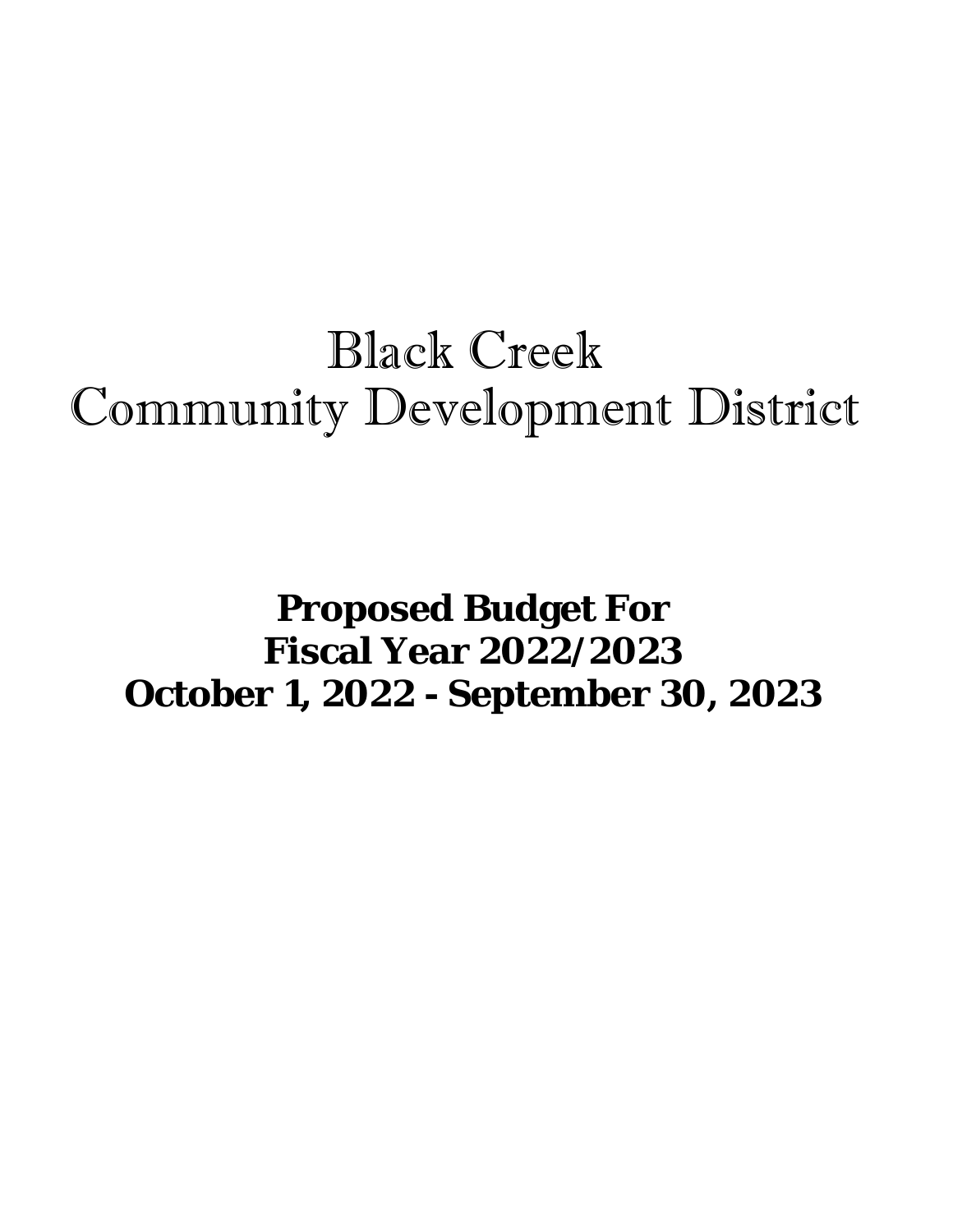## **CONTENTS**

### **I PROPOSED BUDGET**

- **II DETAILED PROPOSED BUDGET**
- **III DETAILED PROPOSED DEBT SERVICE FUND BUDGET (SERIES 2020)**
- **IV DETAILED PROPOSED DEBT SERVICE FUND BUDGET (SERIES 2022)**
- **V ASSESSMENT COMPARISON**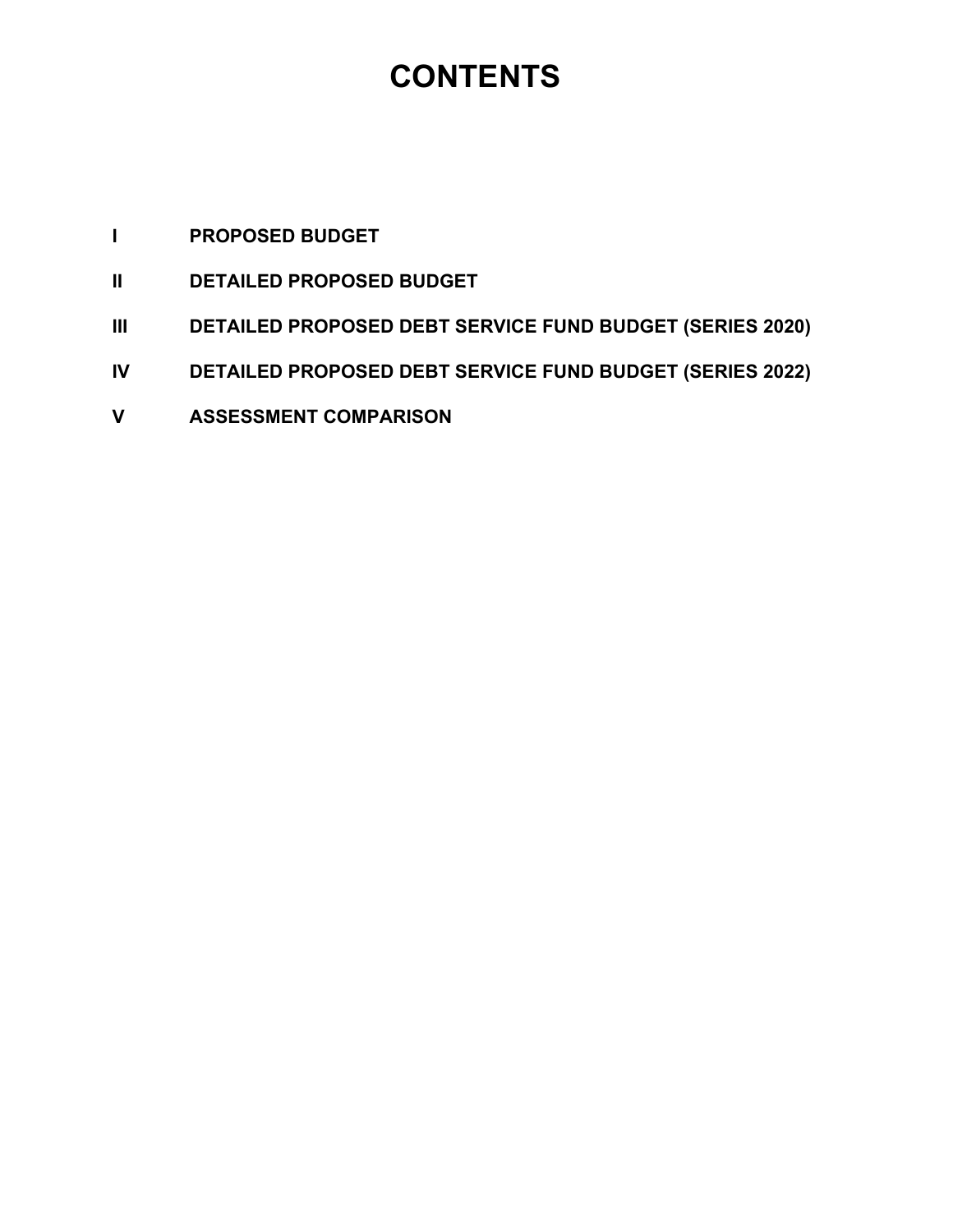#### **PROPOSED BUDGET BLACK CREEK COMMUNITY DEVELOPMENT DISTRICT FISCAL YEAR 2022/2023 OCTOBER 1, 2022 - SEPTEMBER 30, 2023**

| <b>REVENUES</b>                        | <b>FISCAL YEAR</b><br>2022/2023<br><b>BUDGET</b> |
|----------------------------------------|--------------------------------------------------|
| Administrative Assessments             | 141,656                                          |
| <b>Maintenance Assessments</b>         | 354.787                                          |
| Debt Assessments (2020)                | 263,617                                          |
| Debt Assessments (2022)                | 1,299,191                                        |
| Developer Contribution - Debt          | 0                                                |
| Other Revenue                          | 0                                                |
| Interest Income                        | $\mathbf 0$                                      |
|                                        |                                                  |
| <b>TOTAL REVENUES</b>                  | \$<br>2,059,252                                  |
| <b>EXPENDITURES</b>                    |                                                  |
| <b>Maintenance Expenditures</b>        |                                                  |
| Annual Engineer's Report & Inspections | 2,000                                            |
| <b>Field Operations Management</b>     | 1,500                                            |
| Street/Roadway Maintenance/Signage     | 3,000                                            |
| Miscellaneous Maintenance              | 3,000                                            |
| Wall Feature Maintenance/Upkeep        | 4,000                                            |
| Landscape Maintenance                  | 10,000                                           |
| Maintenance Contingency                | 310,000                                          |
| <b>TOTAL MAINTENANCE EXPENDITURES</b>  | \$<br>333,500                                    |
|                                        |                                                  |
| <b>Administrative Expenditures</b>     |                                                  |
| <b>Supervisor Fees</b>                 | 0                                                |
| Management                             | 27,612                                           |
| Legal                                  | 12,000                                           |
| Legal - Extraordinary                  | 0                                                |
| Assessment Roll                        | 6,000                                            |
| <b>Audit Fees</b>                      | 5,500                                            |
| Arbitrage Rebate Fee                   | 650                                              |
| Insurance                              | 6,420                                            |
| <b>Legal Advertisements</b>            | 1,500                                            |
| Miscellaneous                          | 1,000                                            |
| Postage                                | 525                                              |
| <b>Office Supplies</b>                 | 525                                              |
| Dues & Subscriptions                   | 175                                              |
| <b>Trustee Fees</b>                    | 4,250                                            |
| <b>Continuing Disclosure Fee</b>       | 1,000                                            |
| Website Management                     | 2,000                                            |
| Administrative Contingency             | 64,000                                           |
| TOTAL ADMINISTRATIVE EXPENDITURES      | \$<br>133,157                                    |
|                                        |                                                  |
| TOTAL EXPENDITURES                     | \$<br>466,657                                    |
|                                        |                                                  |
|                                        | \$                                               |
| <b>REVENUES LESS EXPENDITURES</b>      | 1,592,595                                        |
| Bond Payments (2020)                   | (247, 800)                                       |
| Bond Payments (2022)                   | (1,221,240)                                      |
|                                        |                                                  |
| <b>BALANCE</b>                         | \$<br>123,555                                    |
|                                        |                                                  |
| County Appraiser & Tax Collector Fee   | (41, 185)                                        |
| <b>Discounts For Early Payments</b>    | (82, 370)                                        |
|                                        |                                                  |
| <b>EXCESS/ (SHORTFALL)</b>             | \$<br>(0)                                        |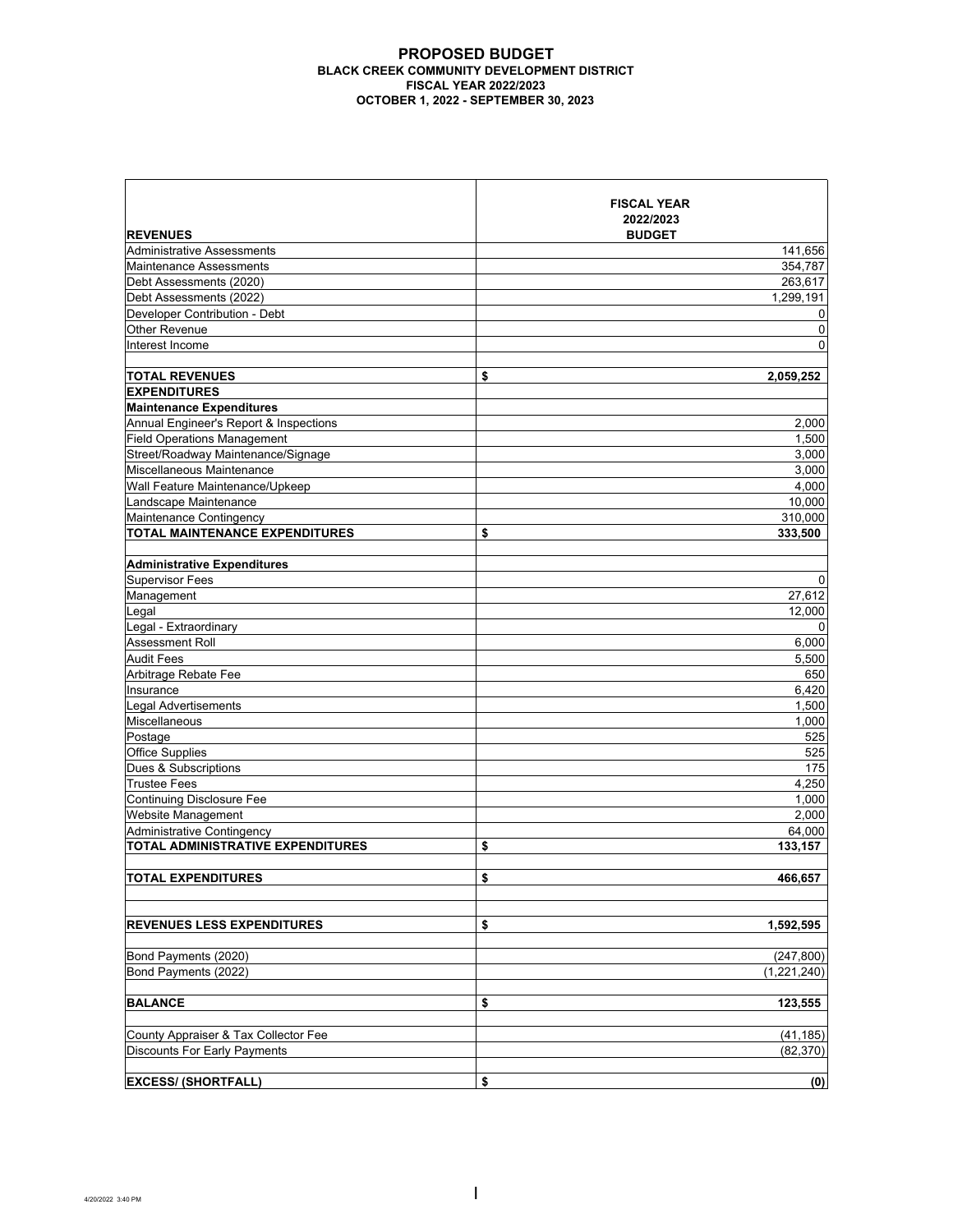#### **DETAILED PROPOSED BUDGET BLACK CREEK COMMUNITY DEVELOPMENT DISTRICT FISCAL YEAR 2022/2023 OCTOBER 1, 2022 - SEPTEMBER 30, 2023**

|                                          | <b>FISCAL YEAR</b> | <b>FISCAL YEAR</b>       | <b>FISCAL YEAR</b>     |                                                |
|------------------------------------------|--------------------|--------------------------|------------------------|------------------------------------------------|
|                                          | 2020/2021          | 2021/2022                | 2022/2023              |                                                |
| <b>REVENUES</b>                          | <b>ACTUAL</b>      | <b>BUDGET</b>            | <b>BUDGET</b>          | <b>COMMENTS</b>                                |
| <b>Administrative Assessments</b>        | 72,997             | 73,227                   |                        | 141,656 Expenditures Less Interest / 94        |
| Maintenance Assessments                  | 17,879             | 17,553                   |                        | 354,787 Expenditures/.94                       |
| Debt Assessments (2020)                  | 263,618            | 263,617                  |                        | 263.617 Bond Payments/.94                      |
| Debt Assessments (2022)                  | $\Omega$           | 0                        |                        | 1,299,191 Bond Payments/.94                    |
| Developer Contribution - Debt            | 81,388             | 0                        | $\overline{0}$         |                                                |
| Other Revenue                            | 17.944             | 0                        | $\overline{0}$         |                                                |
| Interest Income                          | $\Omega$           | 0                        |                        | O Projected At \$0 Per Month                   |
| <b>TOTAL REVENUES</b>                    | \$<br>453.826      | 354.397<br>\$            | 2,059,252<br>$\bullet$ |                                                |
| <b>EXPENDITURES</b>                      |                    |                          |                        |                                                |
| <b>Maintenance Expenditures</b>          |                    |                          |                        |                                                |
|                                          | 1,165              | 2,000                    |                        | 2,000 No Change From 2021/2022 Budget          |
| Annual Engineer's Report & Inspections   | 0                  |                          |                        |                                                |
| <b>Field Operations Management</b>       | 0                  | 1,500                    |                        | 1,500 Field Operations Management              |
| Street/Roadway Maintenance/Signage       | 0                  | 3,000                    |                        | 3,000 No Change From 2021/2022 Budget          |
| Miscellaneous Maintenance                |                    | 3,000                    |                        | 3,000 No Change From 2021/2022 Budget          |
| Wall Feature Maintenance/Upkeep          | 0                  | 4,000                    |                        | 4,000 No Change From 2021/2022 Budget          |
| Landscape Maintenance                    | 0                  | 0                        |                        | 10,000 Landscape Maintenance                   |
| Maintenance Contingency                  | $\Omega$           | 3.000                    |                        | 310,000 Maintenance Contingency                |
| TOTAL MAINTENANCE EXPENDITURES           | \$<br>1.165        | \$<br>16,500             | 333,500<br>\$          |                                                |
|                                          |                    |                          |                        |                                                |
| <b>Administrative Expenditures</b>       |                    |                          | $\Omega$               |                                                |
| <b>Supervisor Fees</b>                   | 0                  | 0                        |                        |                                                |
| Management                               | 26,448             | 26,808                   |                        | 27,612 CPI Adjustment (Capped at 3%)           |
| Legal                                    | 13,265             | 12,000                   |                        | 12,000 No Change From 2021/2022 Budget         |
| Legal - Extraordinary                    | 6.000              | 0                        | $\overline{0}$         |                                                |
| <b>Assessment Roll</b>                   | 0                  | 6,000                    |                        | 6.000 Assessment Roll                          |
| <b>Audit Fees</b>                        | 3,800              | 5,400                    |                        | 5,500 Increased Due To Second Bond Issue       |
| Arbitrage Rebate Fee                     | 0                  | 650                      |                        | 650 Arbitrage Rebate Fee                       |
| Insurance                                | 5,513              | 6,000                    |                        | 6,420 Insurance Estimate                       |
| Legal Advertisements                     | 2,729              | 1,500                    |                        | 1,500 No Change From 2021/2022 Budget          |
| Miscellaneous                            | 190                | 1,000                    |                        | 1,000 No Change From 2021/2022 Budget          |
| Postage                                  | 284                | 525                      |                        | 525 No Change From 2021/2022 Budget            |
| <b>Office Supplies</b>                   | 126                | 525                      |                        | 525 No Change From 2021/2022 Budget            |
| Dues & Subscriptions                     | 175                | 175                      |                        | 175 No Change From 2021/2022 Budget            |
| <b>Trustee Fees</b>                      | 4,031              | 4,250                    |                        | 4,250 No Change From 2021/2022 Budget          |
| <b>Continuing Disclosure Fee</b>         | 500                | 1,000                    |                        | 1,000 No Change From 2021/2022 Budget          |
| <b>Website Management</b>                | 2,000              | 2,000                    |                        | 2,000 No Change From 2021/2022 Budget          |
| Administrative Contingency               | 0                  | 1,000                    |                        | 64,000 Administrative Contingency              |
| <b>TOTAL ADMINISTRATIVE EXPENDITURES</b> | \$<br>65,061       | \$<br>68,833             | \$<br>133,157          |                                                |
|                                          |                    |                          |                        |                                                |
| <b>TOTAL EXPENDITURES</b>                | \$<br>66,226       | 85,333   <mark>\$</mark> | 466,657                |                                                |
|                                          |                    |                          |                        |                                                |
| <b>REVENUES LESS EXPENDITURES</b>        | \$<br>387,600      | \$<br>269,064            | 1,592,595<br>$\bullet$ |                                                |
|                                          |                    |                          |                        |                                                |
| Bond Payments (2020)                     | (331, 930)         | (247, 800)               |                        | $(247,800)$ 2023 P & I Payments                |
| Bond Payments (2022)                     | 0                  | 0                        |                        | $(1,221,240)$ 2023 P & I Payments              |
|                                          |                    |                          |                        |                                                |
| <b>BALANCE</b>                           | \$<br>55,670       | \$<br>21,264             | $\bullet$<br>123,555   |                                                |
|                                          |                    |                          |                        |                                                |
| County Appraiser & Tax Collector Fee     | (3, 403)           | (7,088)                  |                        | (41,185) Two Percent Of Total Assessment Roll  |
| <b>Discounts For Early Payments</b>      | (14,179)           | (14,176)                 |                        | (82,370) Four Percent Of Total Assessment Roll |
|                                          |                    |                          |                        |                                                |
| <b>EXCESS/ (SHORTFALL)</b>               | \$<br>$38,088$ \$  | $\blacksquare$           | \$<br>(0)              |                                                |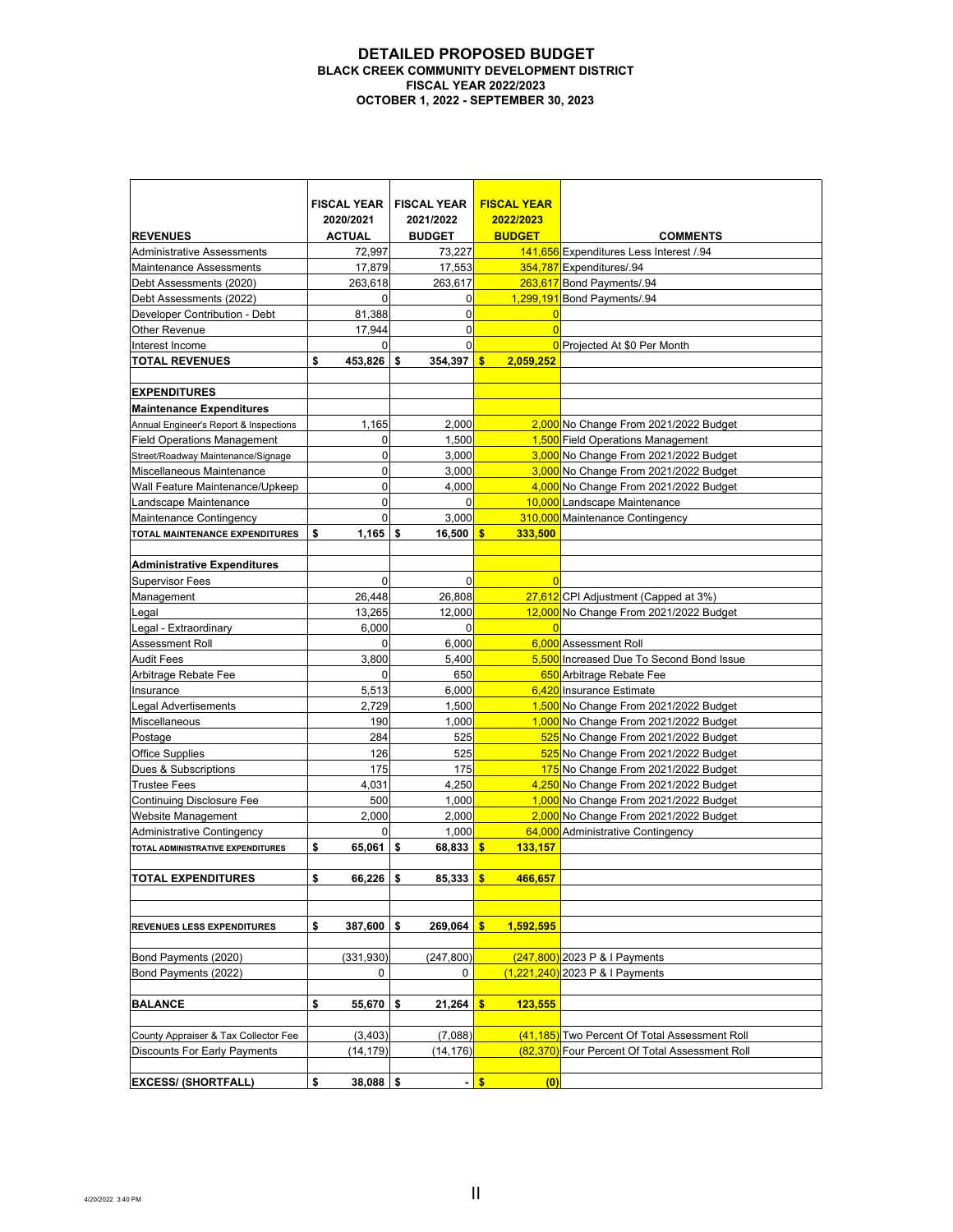#### **DETAILED PROPOSED DEBT SERVICE FUND (SERIES 2020) BUDGET BLACK CREEK COMMUNITY DEVELOPMENT DISTRICT FISCAL YEAR 2022/2023 OCTOBER 1, 2022 - SEPTEMBER 30, 2023**

|                                      | <b>FISCAL YEAR</b><br>2020/2021 | <b>FISCAL YEAR</b><br>2021/2022 | <b>FISCAL YEAR</b><br>2022/2023 |                                         |
|--------------------------------------|---------------------------------|---------------------------------|---------------------------------|-----------------------------------------|
|                                      |                                 |                                 |                                 |                                         |
| <b>REVENUES</b>                      | <b>ACTUAL</b>                   | <b>BUDGET</b>                   | <b>BUDGET</b>                   | <b>COMMENTS</b>                         |
| Interest Income                      | 12                              | 25                              |                                 | 25 Projected Interest For FY 2022/2023  |
| Payment By Developer                 | 81,388                          | 0                               | $\mathbf 0$                     |                                         |
| <b>NAV Tax Collection</b>            | 250,542                         | 247,800                         |                                 | 247,800 Maximum Debt Service Collection |
| <b>Total Revenues</b>                | \$<br>331,942                   | \$<br>247,825                   | 247,825<br>\$                   |                                         |
|                                      |                                 |                                 |                                 |                                         |
| <b>EXPENDITURES</b>                  |                                 |                                 |                                 |                                         |
| <b>Principal Payments</b>            | 85,000                          | 85,000                          |                                 | 90,000 Principal Payment Due In 2023    |
| Interest Payments                    | 162,775                         | 158,951                         |                                 | 156,325 Interest Payments Due In 2023   |
| <b>Transfer To Construction Fund</b> | 6                               | 0                               | 0                               |                                         |
| <b>Bond Redemption</b>               | 0                               | 3,874                           |                                 | 1,500 Estimated Excess Debt Collections |
| <b>Total Expenditures</b>            | 247,781<br>\$                   | \$<br>247,825                   | 247,825<br>\$                   |                                         |
|                                      |                                 |                                 |                                 |                                         |
| <b>Excess/ (Shortfall)</b>           | 84,161<br>\$                    | \$<br>$\blacksquare$            | \$                              |                                         |

|                             |                   | Series 2020 Bond Information    |                           |  |  |
|-----------------------------|-------------------|---------------------------------|---------------------------|--|--|
| Original Par Amount =       | \$4,365,000       | Annual Principal Payments Due = | June 15th                 |  |  |
| Interest Rate $=$           | $3.00\% - 4.00\%$ | Annual Interest Payments Due =  | June 15th & December 15th |  |  |
| $Is sue Date =$             | January 2020      |                                 |                           |  |  |
| Maturity Date =             | June 2050         |                                 |                           |  |  |
| Par Amount As Of $1/1/22 =$ | \$4,280,000       |                                 |                           |  |  |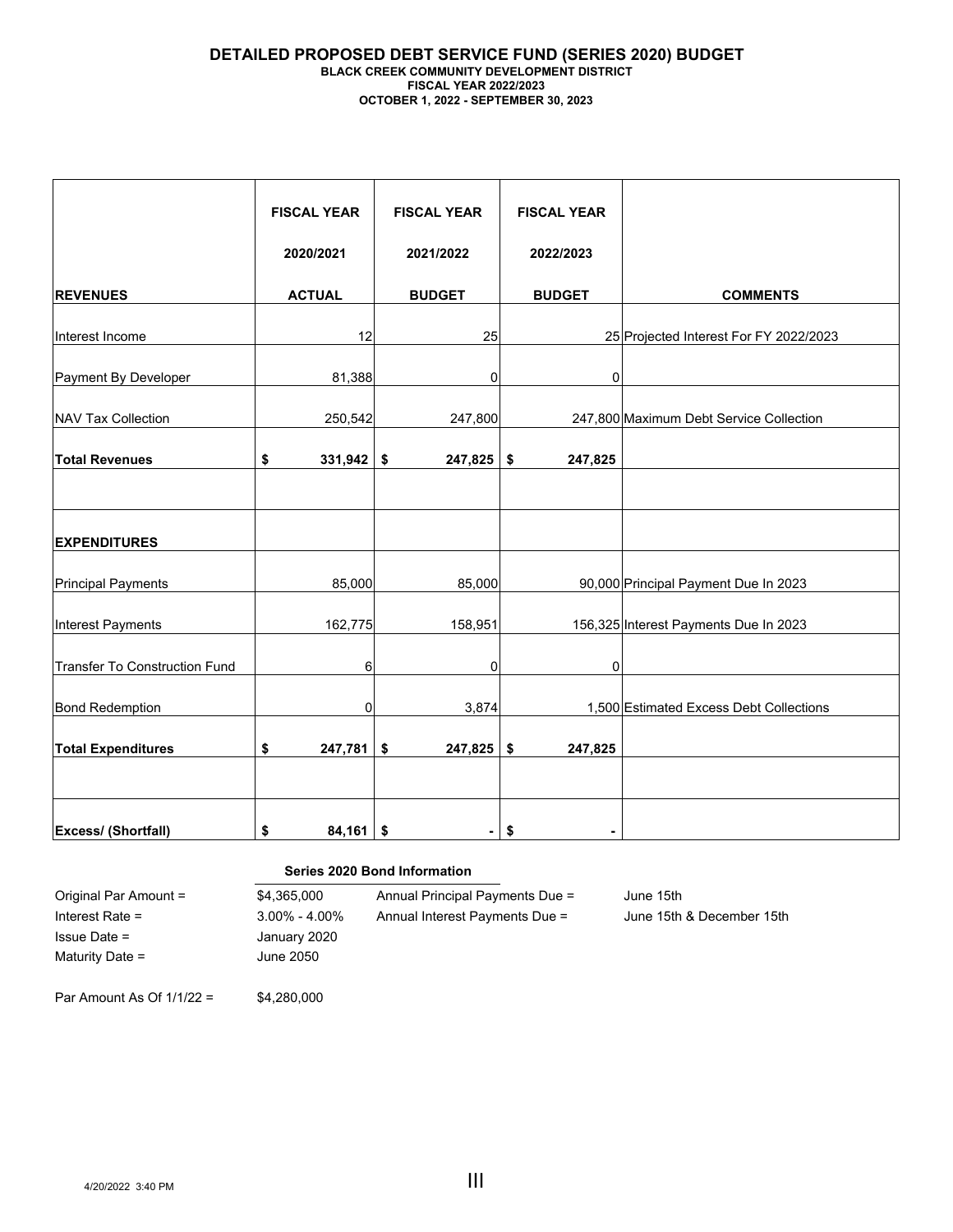#### **DETAILED PROPOSED DEBT SERVICE FUND (SERIES 2022) BUDGET BLACK CREEK COMMUNITY DEVELOPMENT DISTRICT FISCAL YEAR 2022/2023 OCTOBER 1, 2022 - SEPTEMBER 30, 2023**

|                            | <b>FISCAL YEAR</b>   | <b>FISCAL YEAR</b>                 | <b>FISCAL YEAR</b> |                                           |  |  |  |
|----------------------------|----------------------|------------------------------------|--------------------|-------------------------------------------|--|--|--|
|                            | 2020/2021            | 2021/2022<br>2022/2023             |                    |                                           |  |  |  |
| <b>REVENUES</b>            | <b>ACTUAL</b>        | <b>BUDGET</b>                      | <b>BUDGET</b>      | <b>COMMENTS</b>                           |  |  |  |
| Interest Income            | $\mathbf 0$          |                                    | 0                  | 25 Projected Interest For FY 2022/2023    |  |  |  |
| <b>Bond Proceeds</b>       | 0                    |                                    | 0<br>0             |                                           |  |  |  |
| <b>NAV Tax Collection</b>  | 0                    |                                    | $\mathbf 0$        | 1,221,240 Maximum Debt Service Collection |  |  |  |
| <b>Total Revenues</b>      | \$<br>Ξ.             | \$<br>$\qquad \qquad \blacksquare$ | \$<br>1,221,265    |                                           |  |  |  |
|                            |                      |                                    |                    |                                           |  |  |  |
| <b>EXPENDITURES</b>        |                      |                                    |                    |                                           |  |  |  |
| <b>Principal Payments</b>  | $\mathbf 0$          |                                    | $\overline{0}$     | 200,000 Principal Payment Due In 2023     |  |  |  |
| Interest Payments          | $\mathbf 0$          |                                    | $\overline{0}$     | 1,000,000 Interest Payments Due In 2023   |  |  |  |
| <b>Bond Redemption</b>     | 0                    |                                    | $\overline{0}$     | 21,265 Estimated Excess Debt Collections  |  |  |  |
| <b>Total Expenditures</b>  | \$<br>$\blacksquare$ | \$<br>$\blacksquare$               | \$<br>1,221,265    |                                           |  |  |  |
|                            |                      |                                    |                    |                                           |  |  |  |
| <b>Excess/ (Shortfall)</b> | \$<br>$\blacksquare$ | \$<br>۰                            | \$                 |                                           |  |  |  |

**Principal & Interest Payment Amounts Are Estimated.**

**Maximum Debt Service Based On First Supplemental Expansion Area Methodology As Of 3/15/22.**